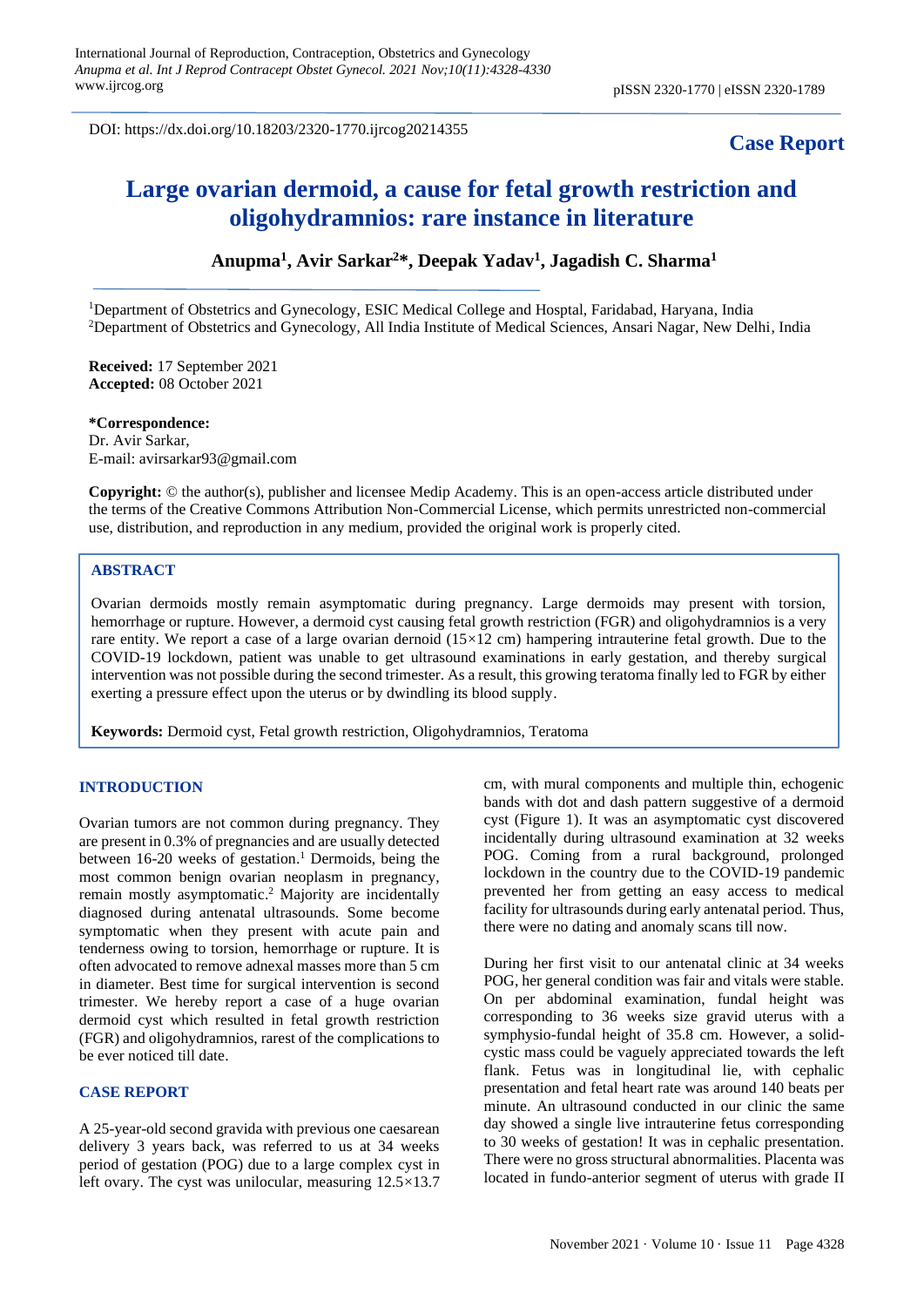maturity. Liquor was on the lower side with an amniotic fluid index (AFI) of 6.0 cm. The estimated fetal weight was around 1.4 kg. Umbilical artery Doppler studies were however normal with good diastolic flow. Fetal non stress tests (NST) were suggestive of a reassuring fetal status. There was no history of increased blood pressure records, no history suggestive of leaking per vaginum or recent fever, diarrhea and dehydration. Coming from a lowermiddle socio-economic class, her nutrition status was fairly good. She was not addicted to intake of alcohol, caffeine or smoking. On detailed history taking, records of first pregnancy showed that previous baby had a birth weight of 3.0 kg.



**Figure 1: Ultrasonographic picture showing dot and dash appearance of the adnexal mass suggestive of dermoid cyst.**

There was no other cause to which this fetal growth restriction and oligohydramnios could be attributed rather than pressure effect of the huge size teratoma located in the left adnexa. Considering normal Doppler tracings, a conservative approach was done to continue pregnancy upto 37 weeks with biweekly NST and biophysical profile in antenatal clinic. Umbilical artery Doppler showed good diastolic flow till term. At 37 weeks gestation, fetal parameters were corresponding to 32 weeks with an estimated fetal weight of 1.7 kg. AFI gradually reduced to 4.5 cm, although gross fetal movements and breathing movements were noted. She underwent an elective caesarean section as she was not willing for a trial of labor after caesarean.

Pre-operative hematological investigations were within normal limits. Under spinal anesthesia, abdomen was opened by a lower transverse incision. Previous scar was intact. Very minimal clear liquor was drained and a live born baby girl of 1.8 kg was delivered as cephalic with good Apgar scores of 9 and 10 at 1 and 5 minutes after birth respectively. Placenta and membranes were delivered in toto. Uterus was normal in morphology and was stitched in two layers. Right fallopian tube and ovary were normal. Towards the left iliac and lumbar region, a large ovarian cyst with a smooth surface was noticed. It grossly measured around 15×12 cm and was round to ovoid in shape with 3 turns of torsion present in the tubo-ovarian segment (Figure 2). A gentle detorsion followed by enucleation and cystectomy was done after careful preservation of the fimbrial end of the left fallopian tube. There was no intraperitoneal spillage of contents from the cyst prior to removal from the abdomen. On cut section, there was presence of straw colour fluid, pultaceous material and hair thereby assuring the diagnosis of a dermoid cyst (Figure 3).



**Figure 2: Intra-operative picture of the adnexal mass and the uterus.**



**Figure 3: Cut section of the mass showing hair and gelatinous material.**



**Figure 4: Microphotograph of the cyst showing stratified squamous epithelium with associated sebaceous glands suggestive of a mature cystic teratoma.**

The baby was kept in neonatal intensive care unit (NICU) for 72 hours. Although initial feeds were started with expressed breastmilk via spoonfeed, baby was soon shifted to mother's side after 72 hours of observation. Exclusive breastfeeding was thereby initiated and both mother and baby were discharged under stable condition after 5 days